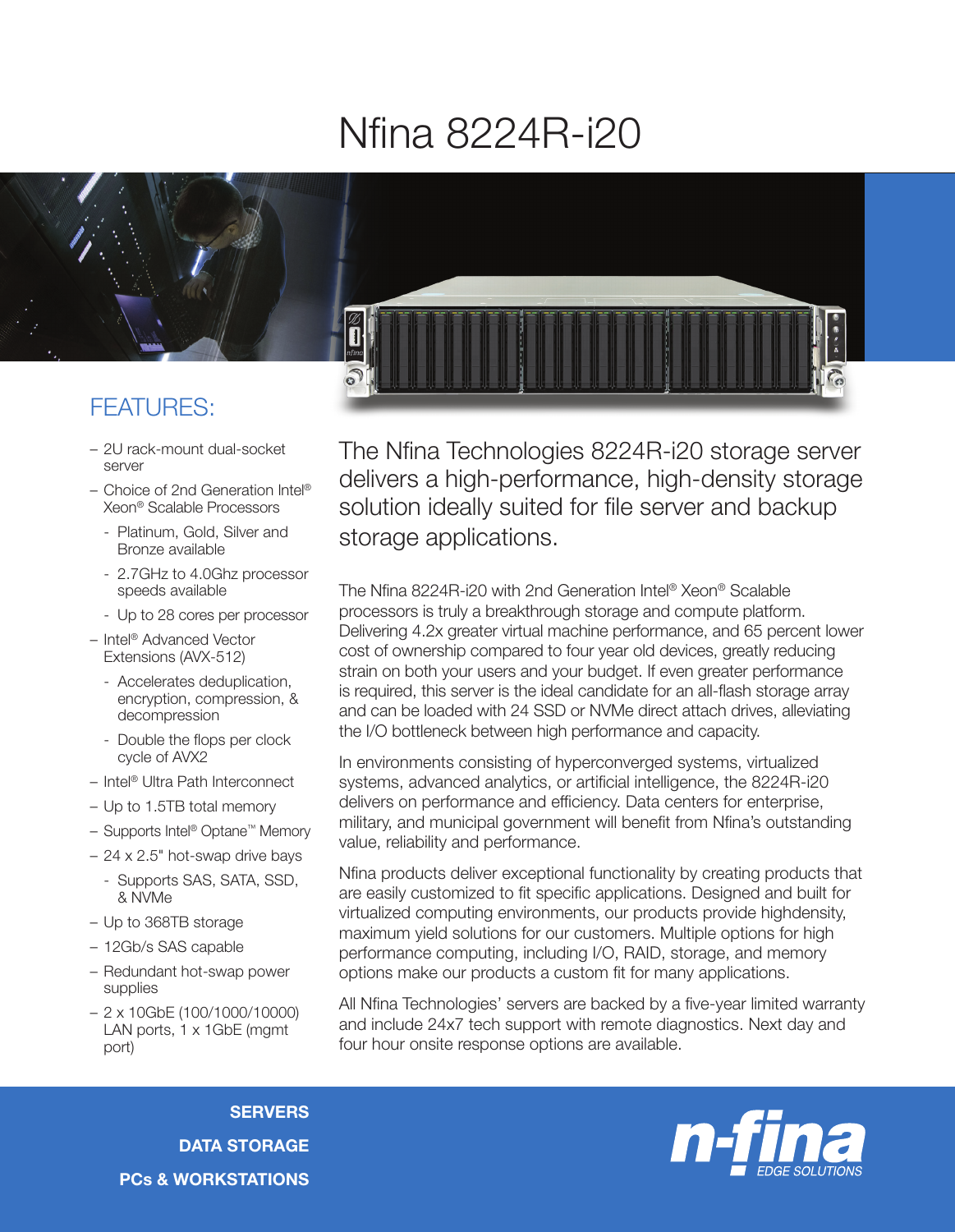## NFINA 8224R-i20

| <b>SPECIFICATIONS</b>               |                                                                                                                                                                                                                                                                                                   |
|-------------------------------------|---------------------------------------------------------------------------------------------------------------------------------------------------------------------------------------------------------------------------------------------------------------------------------------------------|
| Form Factor                         | 2U rack-mount, 3.44" x 16.93" x 27.95"                                                                                                                                                                                                                                                            |
| Operating Temperature               | 10°C to 35°C (50°F to 95°F)                                                                                                                                                                                                                                                                       |
| Processor                           | 2nd Generation Intel® Xeon® Scalable Processors, up to 28 cores each                                                                                                                                                                                                                              |
| Processor Speed                     | 2.7GHz to 4.0GHz                                                                                                                                                                                                                                                                                  |
| Socket                              | Dual Socket P                                                                                                                                                                                                                                                                                     |
| Memory                              | Up 24 DIMM slots, DDR4 ECC 2933 MHz<br>1.5TB Max memory capacity<br>Intel <sup>®</sup> Optane <sup>™</sup> Memory supported                                                                                                                                                                       |
| Storage                             | 24 x 2.5" hot-swap drive bays (front)<br>Supports: 24 NVMe, SSD, and HDD drives<br>2 x 2.5" rear mounted hot-swap drives (optional)<br>2 x Internal M.2 NVMe/SSDs (2280), PCIe® or SATA (optional)                                                                                                |
| Maximum Storage                     | Up to 368TB, depending on drive type                                                                                                                                                                                                                                                              |
| Software RAID                       | 0,1,10, optional 5                                                                                                                                                                                                                                                                                |
| Hardware RAID/Caching               | Hardware RAID optional, Caching available                                                                                                                                                                                                                                                         |
| Virtual RAID on CPU for NVMe drives | Choose: VROC Premium (0,1,5,10), VROC Standard (0,1,5), or Passthrough (No RAID)                                                                                                                                                                                                                  |
| Input Voltage                       | 100-127V @ 8.5A, 50/60 Hz,<br>200-240V @ 7.5A, 50/60 Hz                                                                                                                                                                                                                                           |
| Power Supply                        | Redundant hot-swap power supplies @ 1300W AC                                                                                                                                                                                                                                                      |
| Remote Management                   | IPMI 2.0. KVM over HTML5                                                                                                                                                                                                                                                                          |
| <b>TPM</b>                          | Version 2.0, optional                                                                                                                                                                                                                                                                             |
| OS Supported                        | Microsoft <sup>®</sup> Windows Server <sup>®</sup> 2016, 2019, Windows <sup>®</sup> 10 Pro/Enterprise,<br>VMware® ESXi <sup>™</sup> 6.0-7.0, Open-E® JovianDSS™ & DSS7, Red Hat® RHEL<br>5,6,7x, SUSE® SLES 11,12, Ubuntu 14,15,16,17, CentOS™ 6,7, XenServer®<br>6.5-7.6, more options available |
| Certifications                      | NRTL Nemko (US, Canada), CE (Europe), RCM (Australia/NZ), GS (Germany),<br>FCC (US), ICES-3(A) (Canada), KC (Korea), Ukraine Certification, BSMI (Taiwan),<br>EAC (Russia), VCCI-A (Japan), RoHS EVPU 20 (China), MIC (Vietnam)                                                                   |
| Warranty                            | 5 years                                                                                                                                                                                                                                                                                           |